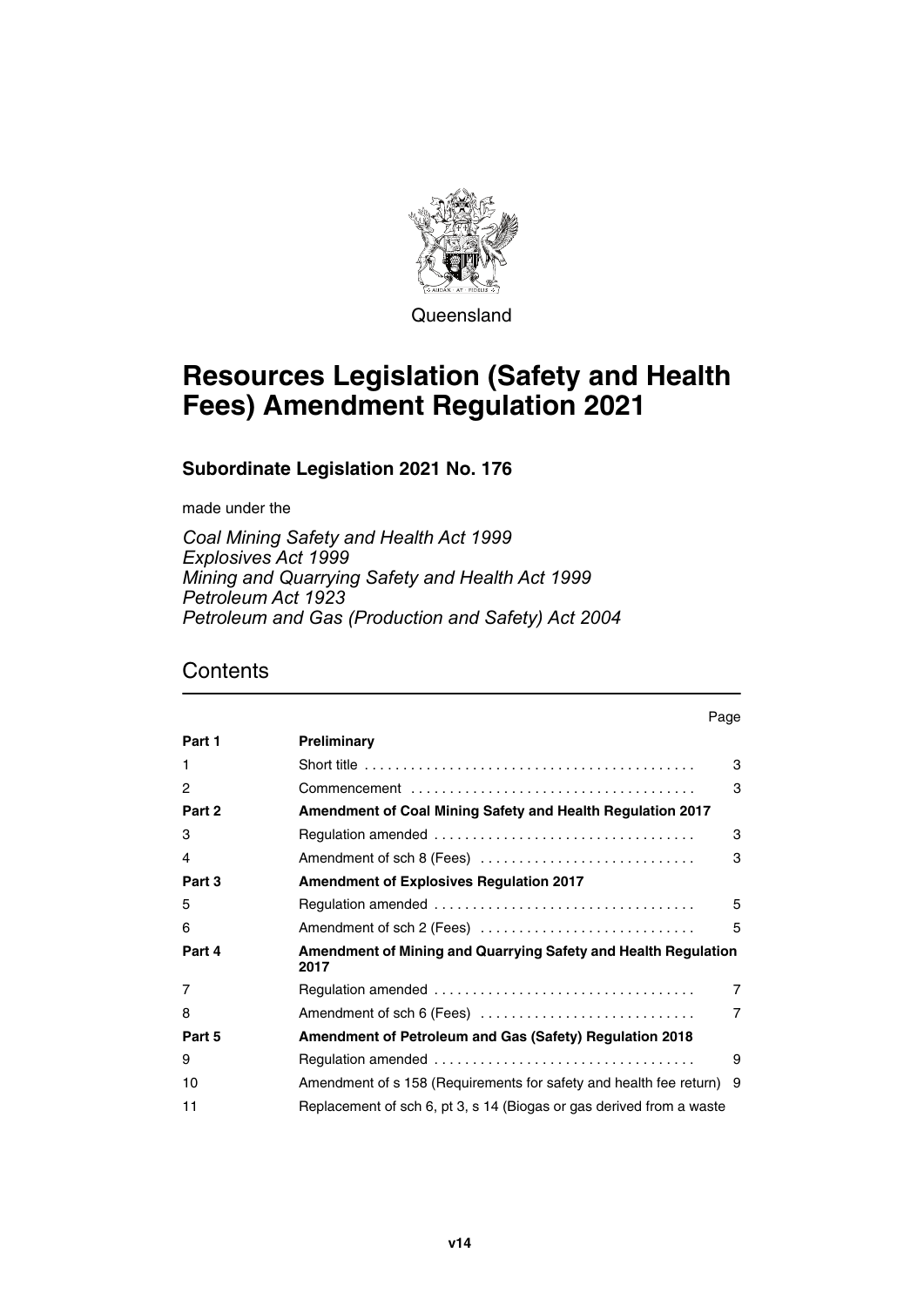**Contents** 

|    | disposal tip or during treatment of sewage) $\ldots$     | 9  |
|----|----------------------------------------------------------|----|
| 14 | Facility that produces or processes biogas or biomethane |    |
|    |                                                          | 10 |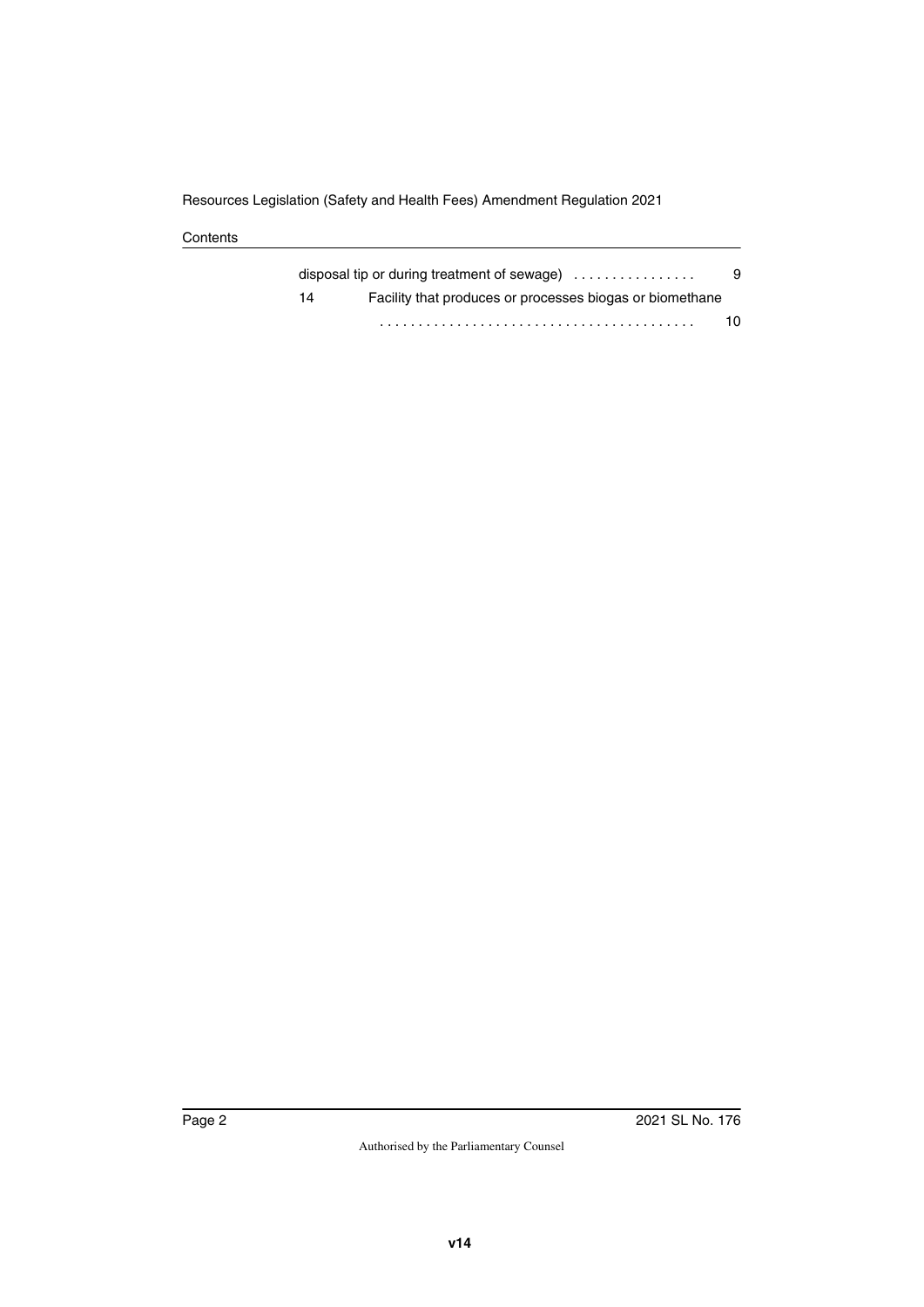[s 1]

# <span id="page-2-0"></span>**Part 1** Preliminary

### <span id="page-2-2"></span>**1 Short title**

<span id="page-2-3"></span><span id="page-2-1"></span>This regulation may be cited as the *Resources Legislation (Safety and Health Fees) Amendment Regulation 2021*.

### <span id="page-2-4"></span>**2 Commencement**

- <span id="page-2-5"></span>(1) This regulation, other than part 5, commences on 1 January 2022.
- <span id="page-2-7"></span>(2) Part 5 commences on 1 July 2022.

## <span id="page-2-6"></span>**Part 2 Amendment of Coal Mining Safety and Health Regulation 2017**

### <span id="page-2-8"></span>**3 Regulation amended**

<span id="page-2-9"></span>This part amends the *Coal Mining Safety and Health Regulation 2017*.

### <span id="page-2-10"></span>**4 Amendment of sch 8 (Fees)**

<span id="page-2-11"></span>Schedule 8, part 2—

*omit, insert—*

## **Part 2 Other fees**

**\$**

1 Safety and health fee for a reporting period that is a quarter (s  $12E(2)$ )—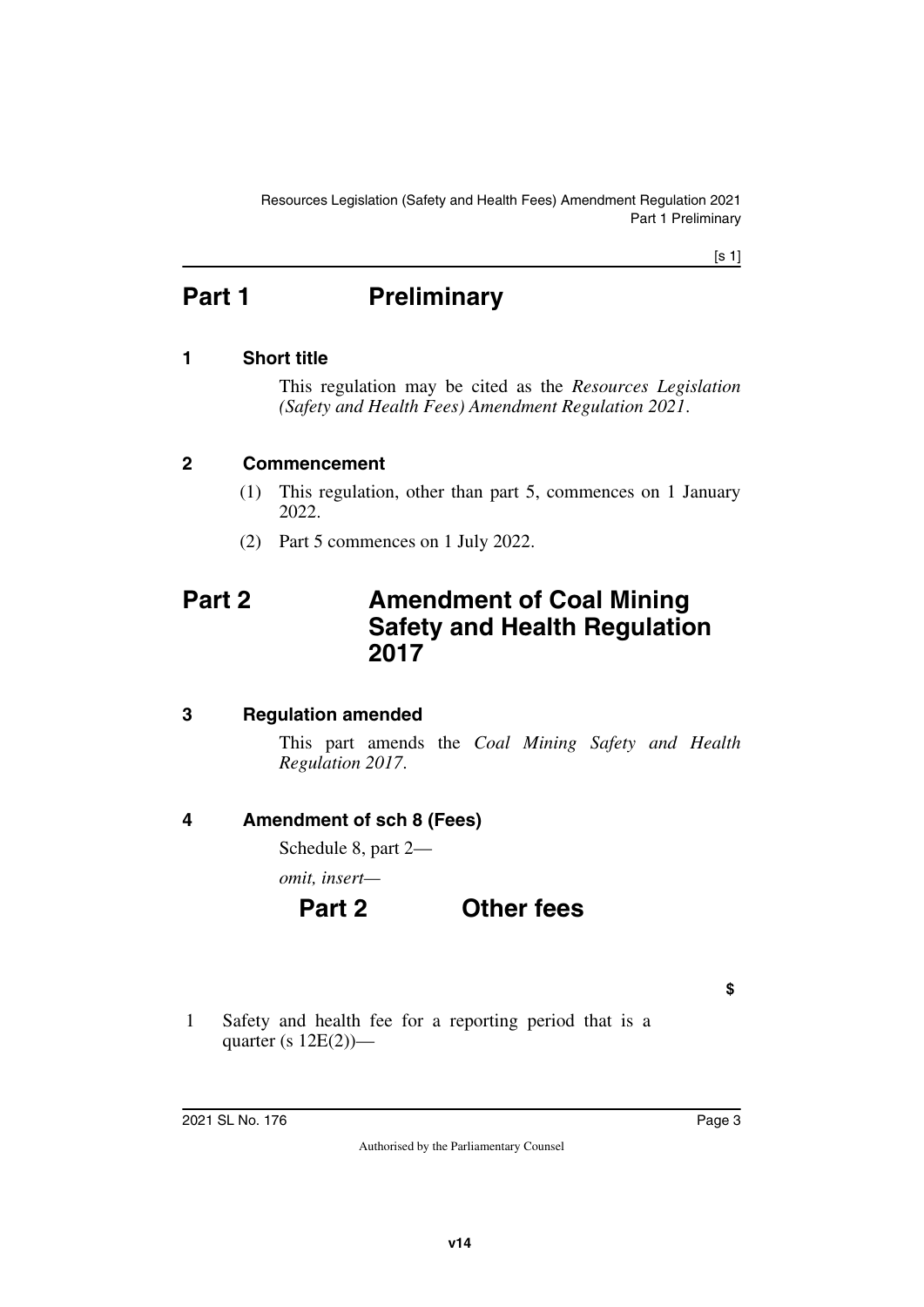Resources Legislation (Safety and Health Fees) Amendment Regulation 2021 Part 2 Amendment of Coal Mining Safety and Health Regulation 2017

[s 4]

|                |     |                                                                                                                                                                                                               | ১      |
|----------------|-----|---------------------------------------------------------------------------------------------------------------------------------------------------------------------------------------------------------------|--------|
|                | (a) | if the number of coal mine workers working at a coal<br>mine during the quarter is 5 or fewer                                                                                                                 | nil    |
|                | (b) | if the number of coal mine workers working at a coal<br>mine during the quarter is more than 5 but not more<br>than 10—for each coal mine worker working at the<br>coal mine during the quarter               | 32.00  |
|                | (c) | if the number of coal mine workers working at a coal<br>mine during the quarter is more than 10 but not more<br>than 19—for each coal mine worker working at the<br>coal mine during the quarter              | 128.00 |
|                | (d) | if the number of coal mine workers working at a coal<br>mine during the quarter is more than 19 but not more<br>than 99—for each coal mine worker working at the<br>coal mine during the quarter              | 239.75 |
|                | (e) | if the number of coal mine workers working at a coal<br>mine during the quarter is more than 99—for each<br>coal mine worker working at the coal mine during<br>the quarter                                   | 319.75 |
| $\overline{2}$ |     | Safety and health fee for a reporting period that is a<br>financial year (s $12E(2)$ )—                                                                                                                       |        |
|                | (a) | if the number of coal mine workers working at a coal<br>mine during the financial year is 5 or fewer                                                                                                          | nil    |
|                | (b) | if the number of coal mine workers working at a coal<br>mine during the financial year is more than 5 but not<br>more than 10-for each coal mine worker working<br>at the coal mine during the financial year | 128.00 |
|                | (c) | if the number of coal mine workers working at a coal<br>mine during the financial year is more than 10 but<br>not more than 19-for each coal mine worker                                                      |        |
|                |     | working at the coal mine during the financial year                                                                                                                                                            | 512.00 |

**\$**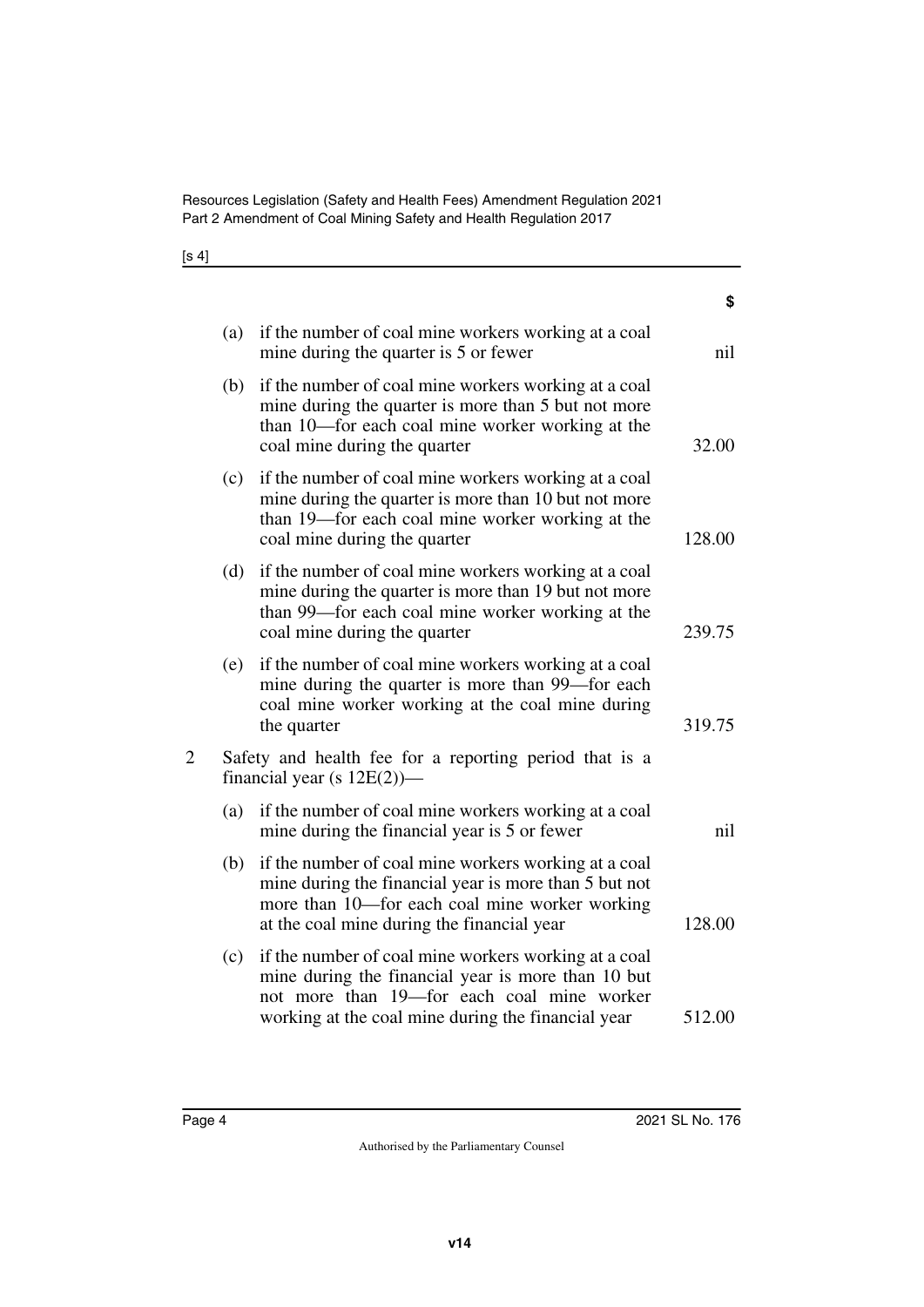[s 5]

|   | (d) | if the number of coal mine workers working at a coal<br>mine during the financial year is more than 19 but<br>not more than 99—for each coal mine worker<br>working at the coal mine during the financial year | 959.00   |
|---|-----|----------------------------------------------------------------------------------------------------------------------------------------------------------------------------------------------------------------|----------|
|   | (e) | if the number of coal mine workers working at a coal<br>mine during the financial year is more than 99—for<br>each coal mine worker working at the coal mine<br>during the financial year                      | 1,279.00 |
| 3 |     | Fee for late safety and health census $(s 12H(4))$                                                                                                                                                             | 121.40   |

# <span id="page-4-0"></span>**Part 3 Amendment of Explosives Regulation 2017**

<span id="page-4-2"></span>**5 Regulation amended**

<span id="page-4-5"></span><span id="page-4-3"></span><span id="page-4-1"></span>This part amends the *Explosives Regulation 2017*.

### <span id="page-4-4"></span>**6 Amendment of sch 2 (Fees)**

Schedule 2, part 2—

*omit, insert—*

### **Part 2 Safety and health fees**

- **\$**
- 1 Safety and health fee for a reporting period that is a quarter (s 178(2))—
	- (a) if the number of explosives workers working under an authority during the quarter is 5 or fewer nil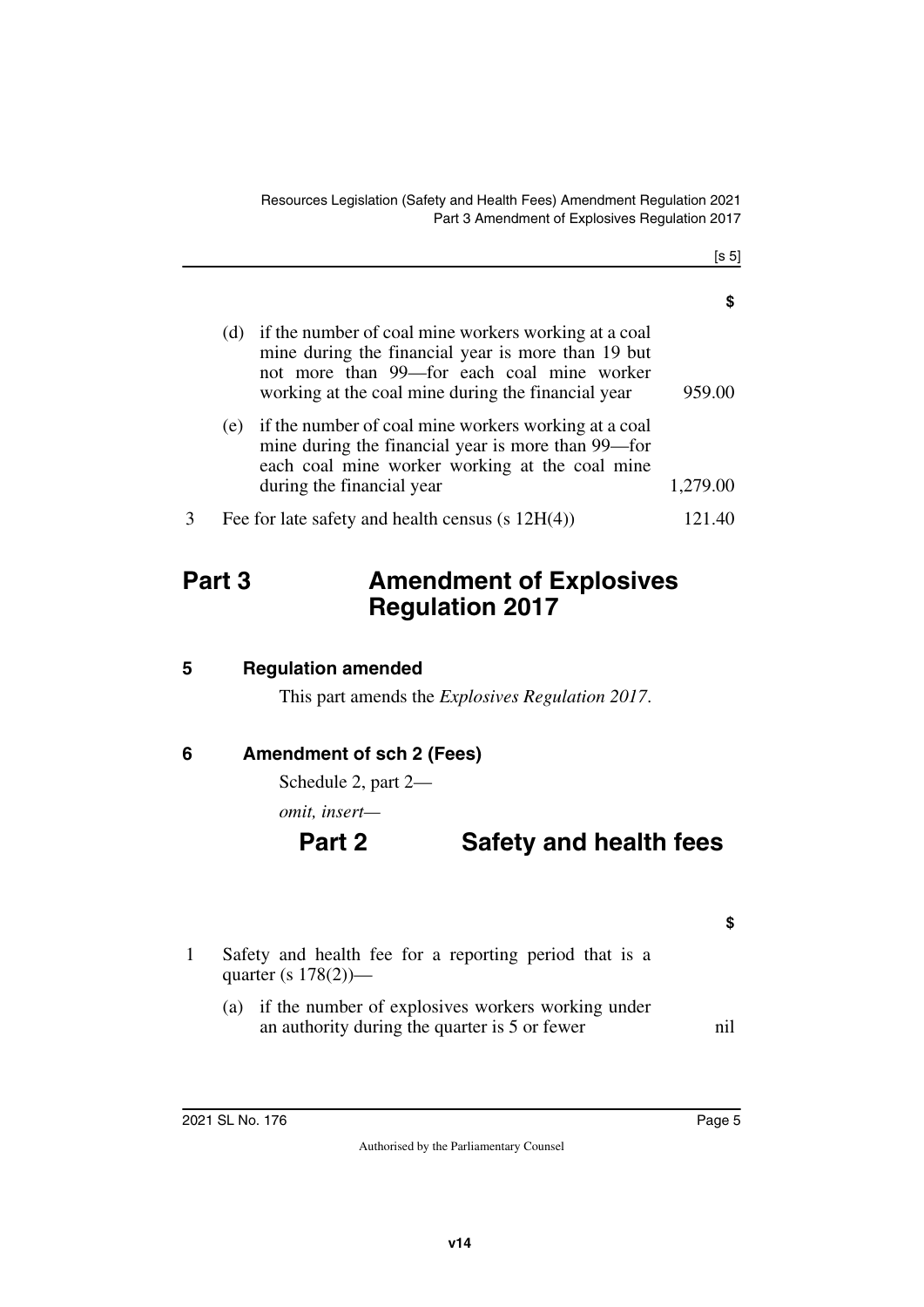Resources Legislation (Safety and Health Fees) Amendment Regulation 2021 Part 3 Amendment of Explosives Regulation 2017

[s 6]

| \$     |                                                                                                                                                                                                                           |     |
|--------|---------------------------------------------------------------------------------------------------------------------------------------------------------------------------------------------------------------------------|-----|
| 32.00  | if the number of explosives workers working under<br>(b)<br>an authority during the quarter is more than 5 but not<br>more than 10—for each explosives worker working<br>under the authority during the quarter           |     |
| 128.00 | if the number of explosives workers working under<br>(c)<br>an authority during the quarter is more than 10 but<br>not more than 19-for each explosives worker<br>working under the authority during the quarter          |     |
| 239.75 | if the number of explosives workers working under<br>(d)<br>an authority during the quarter is more than 19 but<br>not more than 99—for each explosives worker<br>working under the authority during the quarter          |     |
| 319.75 | if the number of explosives workers working under<br>(e)<br>an authority during the quarter is more than 99-for<br>each explosives worker working under the authority<br>during the quarter                               |     |
|        | Safety and health fee for a reporting period that is a<br>financial year (s $178(2)$ )—                                                                                                                                   | 2   |
| nil    | if the number of explosives workers working under<br>an authority during the financial year is 5 or fewer                                                                                                                 | (a) |
| 128.00 | if the number of explosives workers working under<br>an authority during the financial year is more than 5<br>but not more than 10-for each explosives worker<br>working under the authority during the financial<br>year | (b) |
|        | if the number of explosives workers working under<br>an authority during the financial year is more than<br>10 but not more than 19-for each explosives<br>worker working under the authority during the                  | (c) |
| 512.00 | financial year                                                                                                                                                                                                            |     |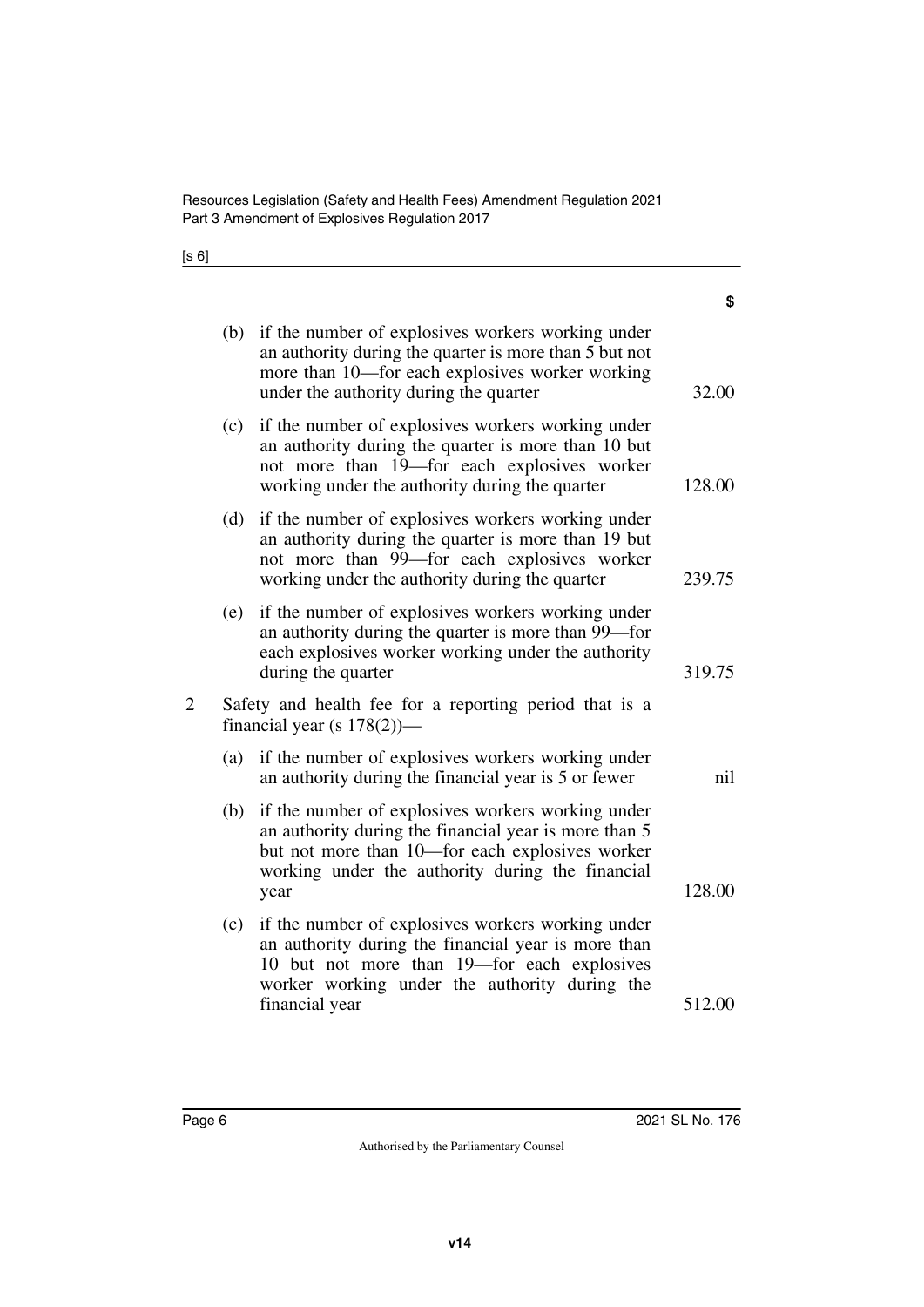Resources Legislation (Safety and Health Fees) Amendment Regulation 2021 Part 4 Amendment of Mining and Quarrying Safety and Health Regulation 2017

| (d) | if the number of explosives workers working under<br>an authority during the financial year is more than<br>19 but not more than 99—for each explosives<br>worker working under the authority during the<br>financial year | 959.00   |
|-----|----------------------------------------------------------------------------------------------------------------------------------------------------------------------------------------------------------------------------|----------|
| (e) | if the number of explosives workers working under<br>an authority during the financial year is more than<br>99—for each explosives worker working under the<br>authority during the financial year                         | 1,279.00 |
|     | Fee for late safety and health census $(s 181(3))$                                                                                                                                                                         | 121 40   |

## <span id="page-6-1"></span><span id="page-6-0"></span>**Part 4 Amendment of Mining and Quarrying Safety and Health Regulation 2017**

### <span id="page-6-2"></span>**7 Regulation amended**

<span id="page-6-3"></span>This part amends the *Mining and Quarrying Safety and Health Regulation 2017*.

### <span id="page-6-4"></span>**8 Amendment of sch 6 (Fees)**

<span id="page-6-5"></span>Schedule 6, part 2—

*omit, insert—*

## **Part 2 Other fees**

**\$**

1 Safety and health fee for a reporting period that is a quarter (s  $11C(2)$ )—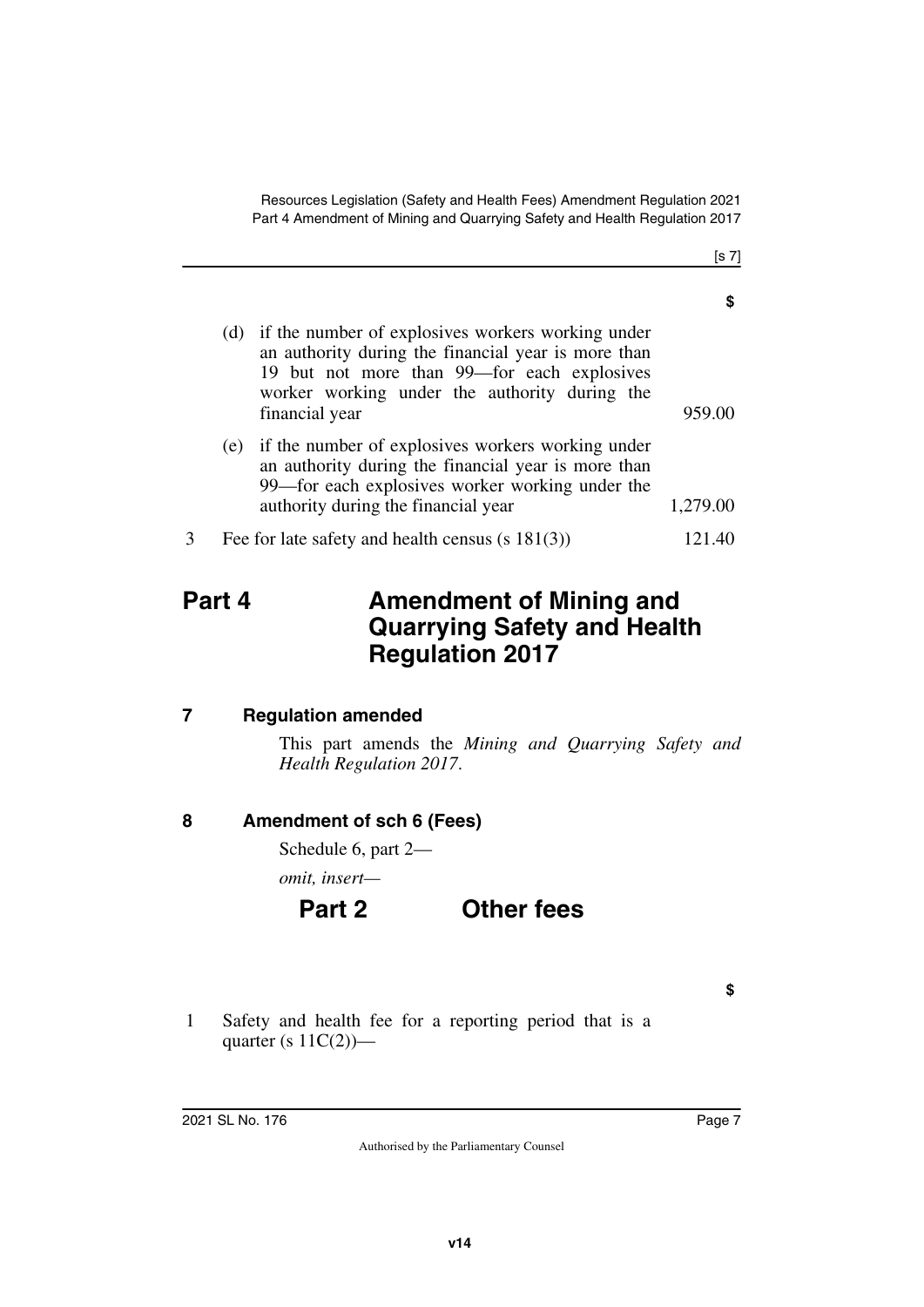Resources Legislation (Safety and Health Fees) Amendment Regulation 2021 Part 4 Amendment of Mining and Quarrying Safety and Health Regulation 2017

[s 8]

| ১      |                                                                                                                                                                                  |                |
|--------|----------------------------------------------------------------------------------------------------------------------------------------------------------------------------------|----------------|
| nil    | (a) if the number of workers working at a mine during<br>the quarter is 5 or fewer                                                                                               |                |
| 32.00  | if the number of workers working at a mine during<br>the quarter is more than 5 but not more than 10-for<br>each worker working at the mine during the quarter                   | (b)            |
| 128.00 | if the number of workers working at a mine during<br>the quarter is more than 10 but not more than<br>19—for each worker working at the mine during the<br>quarter               | (c)            |
| 239.75 | if the number of workers working at a mine during<br>the quarter is more than 19 but not more than<br>99—for each worker working at the mine during the<br>quarter               | (d)            |
| 319.75 | if the number of workers working at a mine during<br>the quarter is more than 99-for each worker<br>working at the mine during the quarter                                       | (e)            |
|        | Safety and health fee for a reporting period that is a<br>financial year (s $11C(2)$ )—                                                                                          | $\overline{2}$ |
| nil    | if the number of workers working at a mine during<br>the financial year is 5 or fewer                                                                                            | (a)            |
| 128.00 | if the number of workers working at a mine during<br>the financial year is more than 5 but not more than<br>10—for each worker working at the mine during the<br>financial year  | (b)            |
| 512.00 | if the number of workers working at a mine during<br>the financial year is more than 10 but not more than<br>19—for each worker working at the mine during the<br>financial year | (c)            |
| 959.00 | if the number of workers working at a mine during<br>the financial year is more than 19 but not more than<br>99—for each worker working at the mine during the<br>financial year | (d)            |
|        |                                                                                                                                                                                  |                |

**\$**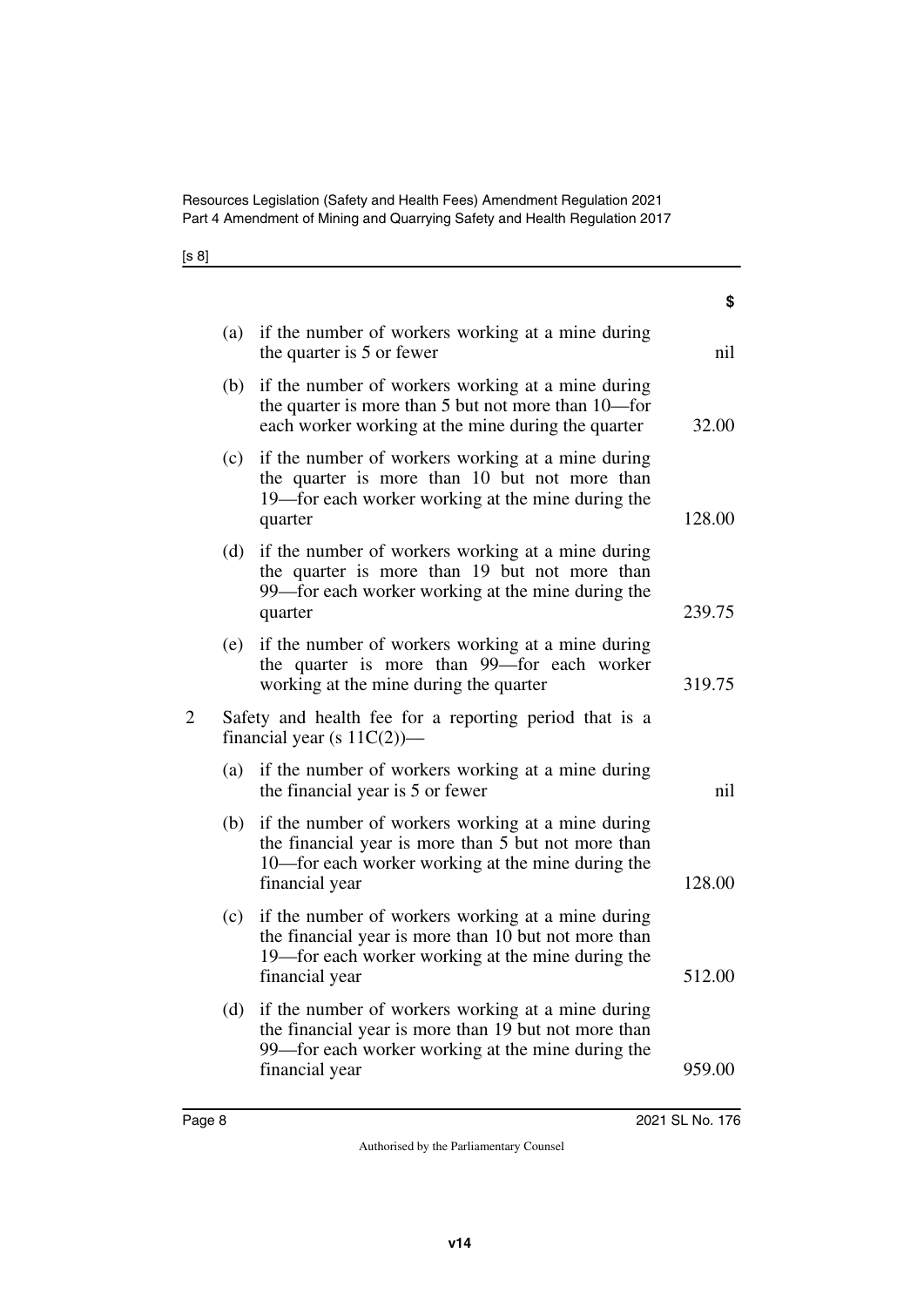[s 9]

| r                      |  |
|------------------------|--|
| 5<br>۰<br>×<br>۰.<br>× |  |

| (e) if the number of workers working at a mine during |          |
|-------------------------------------------------------|----------|
| the financial year is more than 99—for each worker    |          |
| working at the mine during the financial year         | 1,279.00 |
|                                                       |          |

3 Fee for late safety and health census (s 11F(4)) 121.40

# <span id="page-8-0"></span>**Part 5** Amendment of Petroleum and **Gas (Safety) Regulation 2018**

### <span id="page-8-2"></span>**9 Regulation amended**

<span id="page-8-3"></span><span id="page-8-1"></span>This part amends the *Petroleum and Gas (Safety) Regulation 2018*.

#### <span id="page-8-5"></span><span id="page-8-4"></span>**10 Amendment of s 158 (Requirements for safety and health fee return)**

Section  $158(1)(q)$ —

*omit, insert—*

- (q) for a person mentioned in section  $155(2)(q)$ —
	- (i) the number of sites operated by the person with a facility that produces or processes biogas or biomethane; and
	- (ii) the actual gas usage, or nameplate capacity, for each site operated by the person with a facility that produces or processes biogas or biomethane; and

#### <span id="page-8-7"></span><span id="page-8-6"></span>**11 Replacement of sch 6, pt 3, s 14 (Biogas or gas derived from a waste disposal tip or during treatment of sewage)**

Schedule 6, part 3, section 14—

*omit, insert—*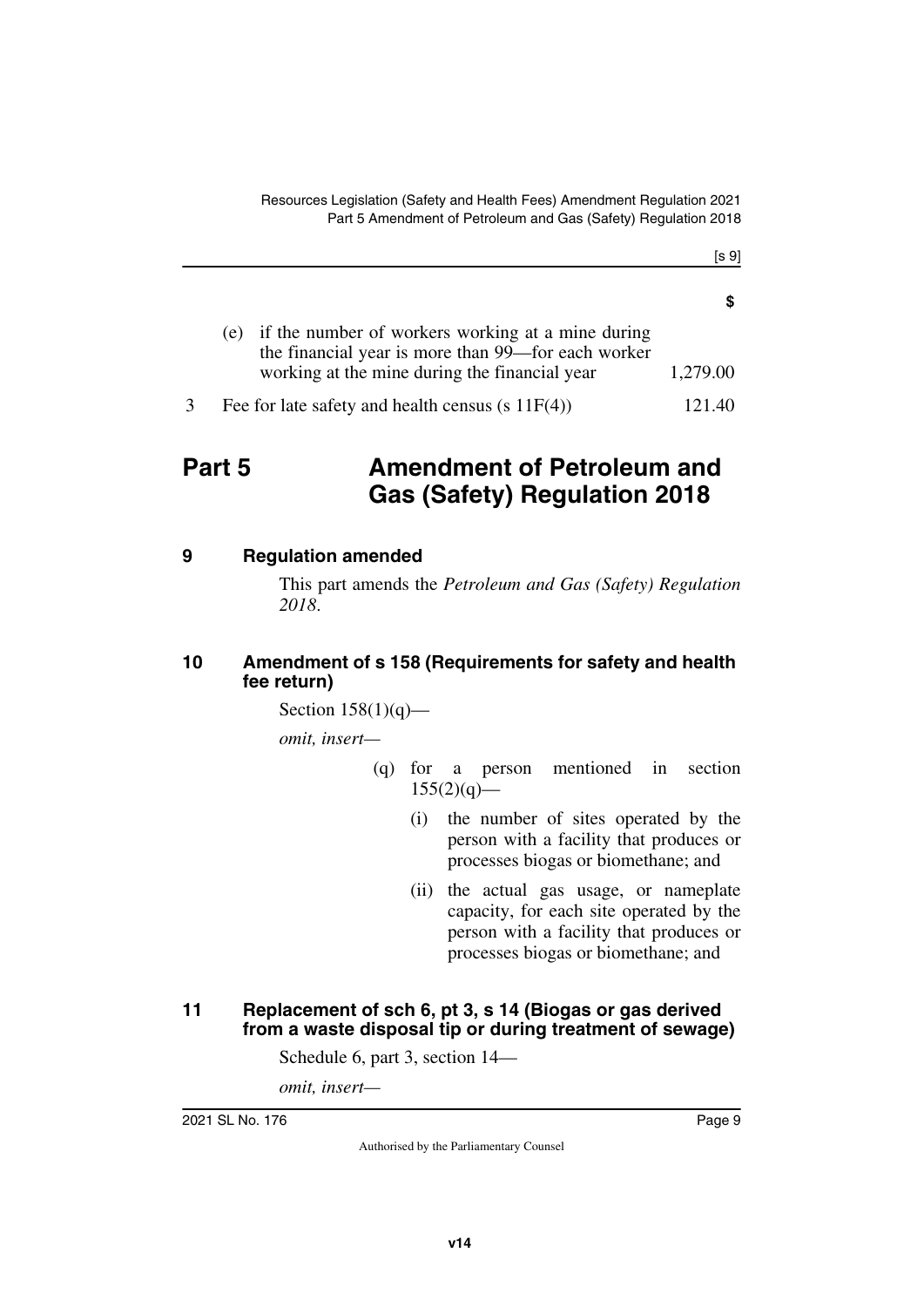Resources Legislation (Safety and Health Fees) Amendment Regulation 2021 Part 5 Amendment of Petroleum and Gas (Safety) Regulation 2018

[s 11]

#### <span id="page-9-1"></span><span id="page-9-0"></span>**14 Facility that produces or processes biogas or biomethane**

The safety and health fee payable by the operator of a facility mentioned in section  $155(2)(q)$ , for each site operated by the operator during the year, is as follows—

- (a) if the actual gas usage, or nameplate capacity, of the facility is less than 50kW/h—\$0;
- (b) if the actual gas usage, or nameplate capacity, of the facility is at least 50kW/h and not more than 2MW/h—\$2,385.50;
- (c) if the actual gas usage, or nameplate capacity, of the facility is more than 2MW/h and not more than 5MW/h—\$4,771.